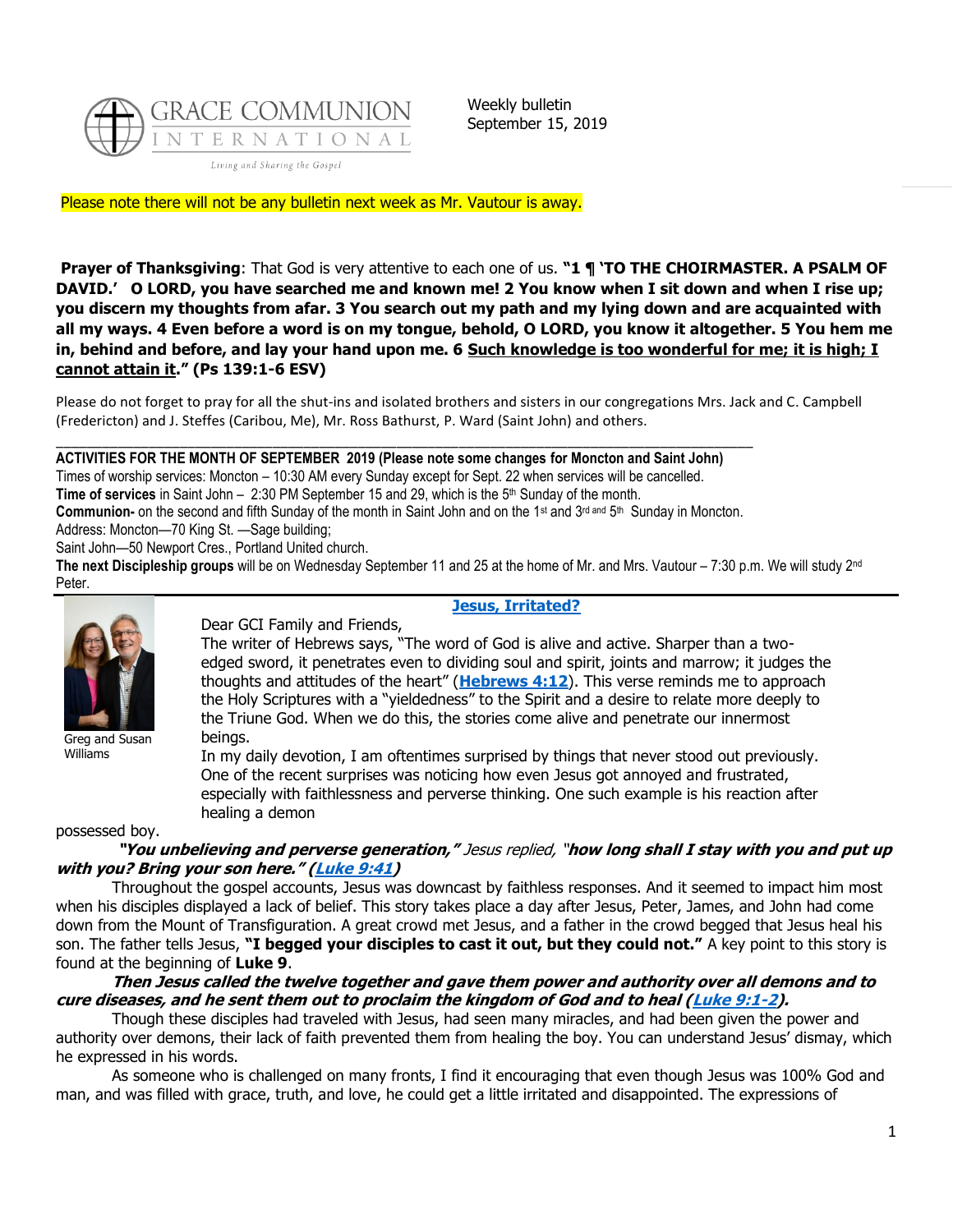annoyance and frustration are a minor piece of his earthly experience, but these mark the reality of his humanity and it makes him human enough to identify with. He really did take on flesh and blood and he had to wrangle through the daily grind just as we do.

Certainly, crankiness was not the daily demeanor of Jesus. His day-in-day-out earthly ministry shows us that he continued forward no matter the negativity he faced, and his driving purpose was to raise humanity out of the generational cycle of faithlessness. The faithless bystanders—even if they included his disciples—did not deter Jesus from healing the boy and there is nothing that will keep the grace, truth, and love of Jesus from moving through the crowd and reaching us.

**Prayer:** Jesus, you were both divine and human, and you eternally maintain your connectedness to us humans in your glorified body. We thank you for temporarily setting aside your glory to join us in our mess, fully embracing humanity as one of us, and being the perfect example and perfect sacrifice that saves us. Amen. So thankful for his humanity, Greg Williams

**Monthly GCI prayer guide** is now posted in Featured Articles on our [www.worshiphim.ca](http://www.worshiphim.ca/) website. Should you have forgotten the password to enter "For members only" on the [www.worshiphim.ca](http://www.worshiphim.ca/) website, please do not hesitate to contact Mr. Vautour.

# **Prayer request: please see [www.worshiphim.ca](http://www.worshiphim.ca/) local website under "Members only"**

\_\_\_\_\_\_\_\_\_\_\_\_\_\_\_\_\_\_\_\_\_\_\_\_\_\_\_\_\_\_\_\_\_\_\_\_\_\_\_\_\_\_\_\_\_\_\_\_\_\_\_\_\_\_\_\_\_\_\_\_\_\_\_\_\_\_\_\_\_\_\_\_\_\_\_\_\_\_\_\_\_\_\_

**NB churches – Year to date to June Please see www.worshiphim.ca local website for details under "Members Only"**

# $\_$  ,  $\_$  ,  $\_$  ,  $\_$  ,  $\_$  ,  $\_$  ,  $\_$  ,  $\_$  ,  $\_$  ,  $\_$  ,  $\_$  ,  $\_$  ,  $\_$  ,  $\_$  ,  $\_$  ,  $\_$  ,  $\_$  ,  $\_$  ,  $\_$  ,  $\_$  ,  $\_$  ,  $\_$  ,  $\_$  ,  $\_$  ,  $\_$  ,  $\_$  ,  $\_$  ,  $\_$  ,  $\_$  ,  $\_$  ,  $\_$  ,  $\_$  ,  $\_$  ,  $\_$  ,  $\_$  ,  $\_$  ,  $\_$  , **HOW GOD REVEALS HIMSELF**

### **(From https://www.gci.org/articles/how-god-reveals-himself/)**

Imagine, for a moment, that you are God. You created all things — including human beings. You made humans in your own image (**Genesis 1:26-27**) and you want them to relate to you in a special way. Wouldn't you tell those humans about yourself? Wouldn't you tell them what you expect of them? Wouldn't you tell them how to come into the relationship you want to share with them?

People who believe that God is unknowable assume that God, for some reason, hides himself from his creation. But God does reveal himself, through his creation, in history, in the pages of the Bible, and through his Son, Jesus Christ. Let's look at what God shows us about himself.

#### **Creation reveals God**

Many people have looked at the cosmos and concluded from it that God exists, that God holds all power and that God works in order and harmony. **Romans 1:20** tells us, "**Since the creation of the world God's invisible qualities — his eternal power and divine nature — have been clearly seen, being understood from what has been made."** 

Looking at God's fabulous heavens made King David marvel that God even notices humans, who seem so insignificant next to God: **"When I consider your heavens, the work of your fingers, the moon and the stars, which you have set in place, what is man that you are mindful of him, the son of man that you care for him?" (Psalm 8:3-4).** 

The patriarch Job questioned God. In reply, God described many of his marvels — and thus revealed his limitless authority and wisdom. Job was humbled by the exchange. You can read God's "speech" in chapters 38–41 of the book of Job. Job realized: "**I know that you can do all things; no plan of yours can be thwarted… Surely I spoke of things I did not understand, things too wonderful for me to know… My ears had heard of you but now my eyes have seen you" (Job 42:2-3, 5).**

#### **God's purpose for humanity**

What did God intend when he made all things and gave us life? Paul explained to the Athenians:

From one man he made every nation of men, that they should inhabit the whole earth; and he determined the times set for them and the exact places where they should live. God did this so that men would seek him and perhaps reach out for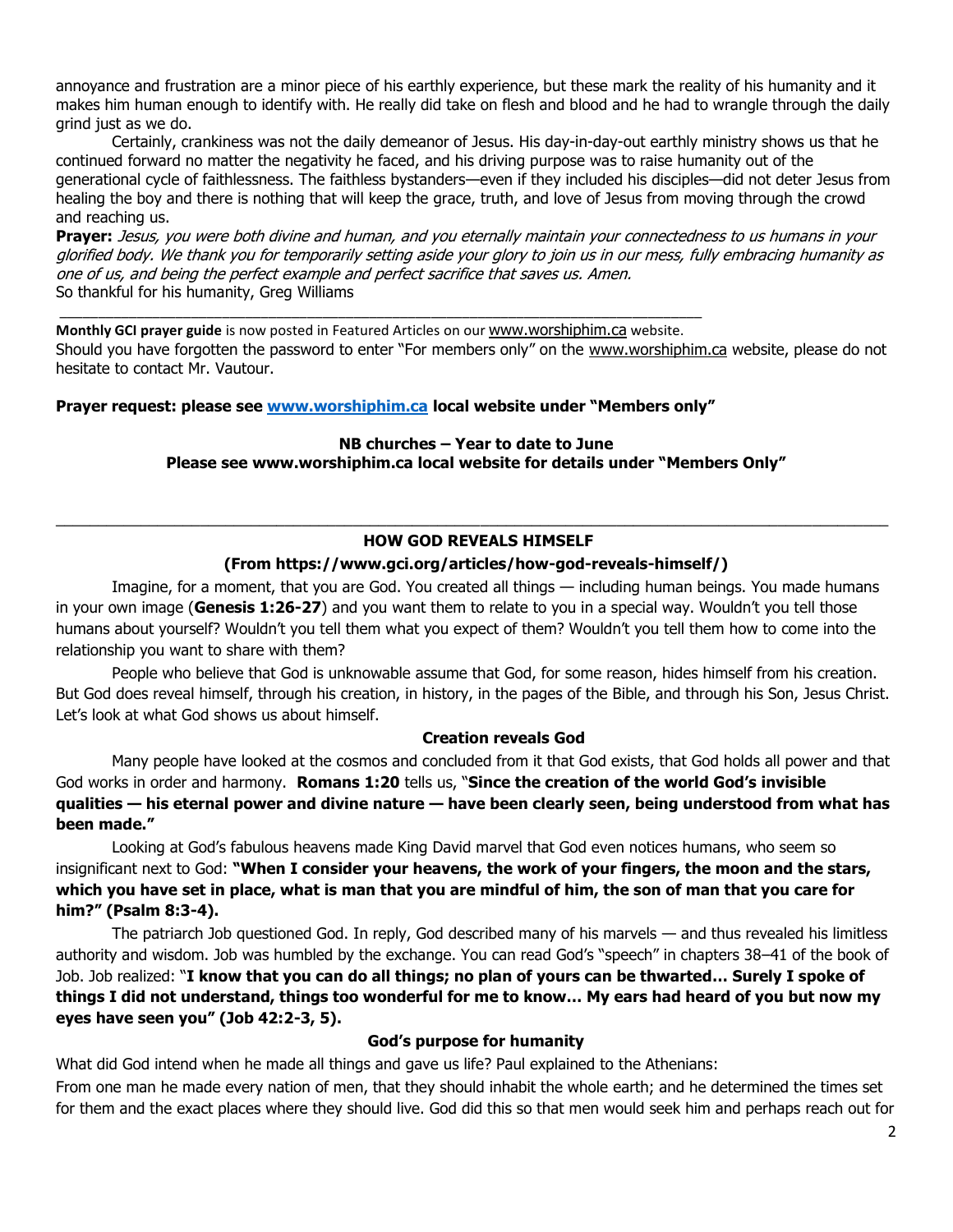him and find him, though he is not far from each one of us. **"For in him we live and move and have our being."** As some of your own poets have said, **"We are his offspring." (Acts 17:26-28**).

Or, simply, as John wrote, **"We love because he first loved us" (1 John 4:19).**

# **History reveals God**

Skeptics ask, "If God is real, why doesn't he show himself to the world?"

This question assumes that God hasn't already shown himself to humanity. However, the Bible says that this assumption is not correct. From the time of the first family on, God has often communicated with human beings. But they, for the most part, have wanted nothing to do with God!

The story of Adam and Eve describes humanity's typical reaction. God created these people and spoke to them. But they disobeyed him, and then hid from him. "The man and his wife heard the sound of the Lord God as he was walking in the garden in the cool of the day, and they hid from the Lord God among the trees of the garden" (**Genesis 3:8**).

Disobedience separates us from God, makes us afraid of God, makes us want distance between us and God. The Bible is full of examples of how God reached out to sinning humans — but they rejected him. The book of Isaiah puts it this way: **"Your iniquities have separated you from your God; your sins have hidden his face from you, so that he will not hear" (Isaiah 59:2).** It is not that God is actually unable to hear, but that this is the person's perception.

Noah, "a preacher of righteousness" **(2 Peter 2:5),** warned his world about God's coming judgment. But they didn't listen — and they perished in the Flood. God destroyed sinful Sodom and Gomorrah in a fiery display **(Genesis 19:28).** But this supernatural rebuke did not convince anyone to change their ways.

Most of the Old Testament traces how God worked with the nation of Israel. But Israel often did not want to hear God. "**Do not have God speak to us,"** they said (**Exodus 20:19**). God also intervened in the affairs of great powers such as Egypt, Nineveh, Babylon and Persia. But the effects were short-lived.

Many of God's servants met awful deaths at the hands of those to whom they brought God's message. People rejected the messengers of God because they did not like the message. They did not like what God was saying through his servants, because they did not like God.

**Hebrews 1:1-2 tells us, "In the past God spoke to our forefathers through the prophets at many times and in various ways, but in these last days he has spoken to us by his Son."** Jesus Christ came into the world to preach the gospel of salvation and the kingdom of God. The result? **"He was in the world, and though the world was made through him, the world did not recognize him" (John 1:10).** They killed him.

Jesus, as God in the flesh, was expressing God's loving concern for his people when he cried: **"O Jerusalem, Jerusalem, you who kill the prophets and stone those sent to you, how often I have longed to gather your children together, as a hen gathers her chicks under her wings, but you were not willing" (Matthew 23:37).** 

God has revealed himself in many different ways, but most people have not wanted to see even the little part that they did.

# **The Bible record**

The Bible reveals God in these ways:

• The Bible contains statements God makes about who and what he is.

• In **Exodus 3:14**, God revealed his name to Moses: **"I am who I am."** God's name reveals that God is self-existent, self-perpetuating life. The other names of God, found throughout the Bible, offer additional insight into who and what God is.

• "**I am the Lord, and there is no other; apart from me there is no God… There is no god apart from me, a righteous God and a Savior; there is none but me" (Isaiah 45:5, 21).**

• In **Isaiah 55:8**, God tells us, **"My thoughts are not your thoughts, neither are your ways my ways."** God exists and acts on a higher plane than we humans do. We cannot understand all that he is, or all that he does.

• Jesus Christ described himself as the "I am" who lived before Abraham (**verse 58**). He was God in the flesh. He called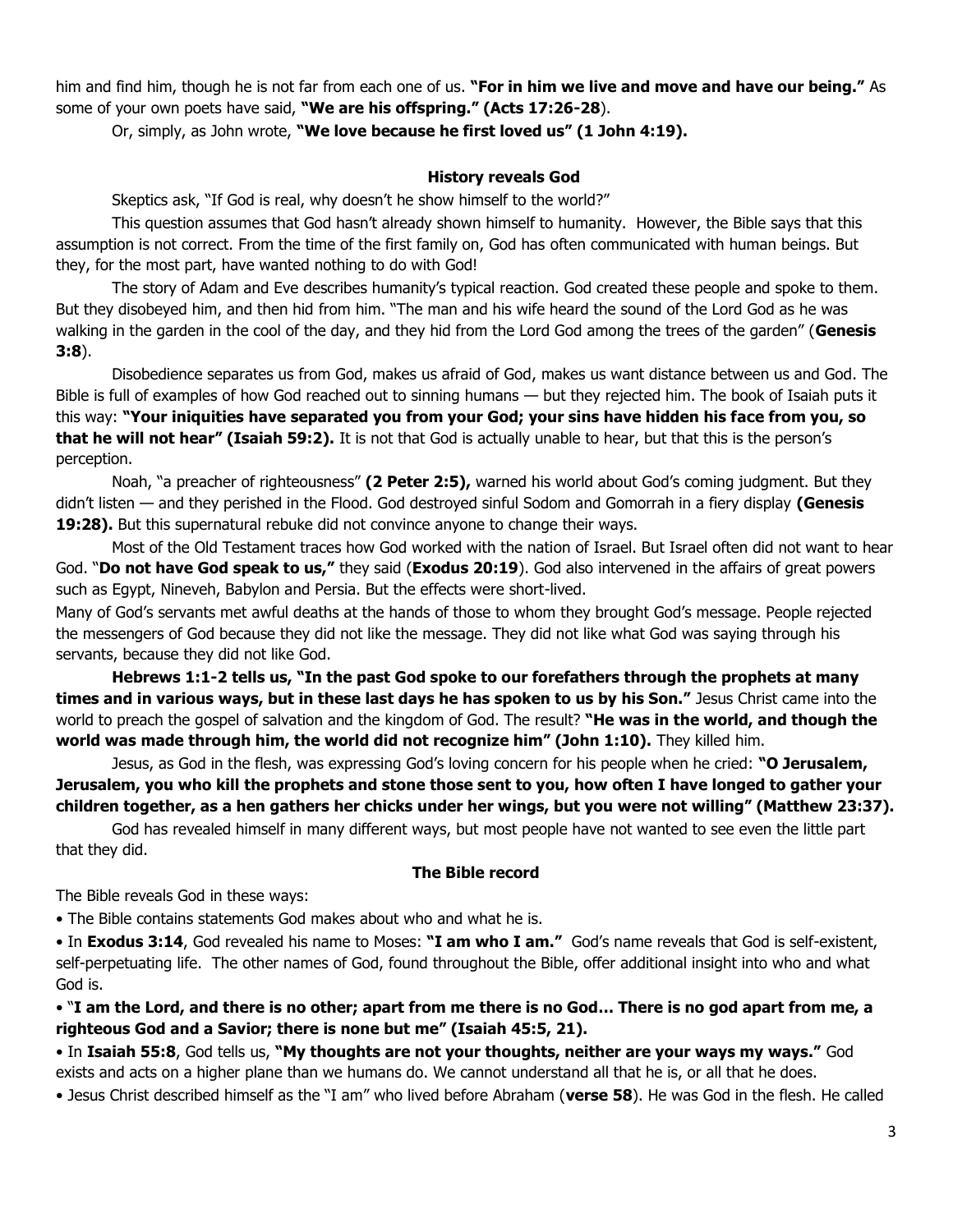# himself **"the light of the world" (John 8:12),** "**the gate" to eternal life (John 10:9), "the good shepherd" (verse 11),** and **"the way and the truth and the life" (John 14:6).**

What a person does reveals much about what he or she is. In the same way, biblical statements about God's acts reveal him more fully to us.

- **"I am the Lord, who has made all things, who alone stretched out the heavens, who spread out the earth by myself,"** God says in **Isaiah 44:24**. God made all that is. And God rules what he made.
- God also declares what he will do in the future: **"I am God, and there is none like me. I make known the end from the beginning, from ancient times, what is still to come. I say: My purpose will stand, and I will do all that I please" (Isaiah 46:9-10).**
- God loves the world, and sent his Son for the salvation of the world**. "God so loved the world that he gave his one and only Son, that whoever believes in him shall not perish but have eternal life" (John 3:16).** Through Jesus, God is bringing children into his family. **"He who overcomes will inherit all this, and I will be his God and he will be my son" (Revelation 21:7)**.

The Bible records the words of humans who describe what God is:

- God has always interacted with people he chose to carry out his will. Many of those inspired servants left us, in the Bible, details about what God is like. **"The Lord our God, the Lord is one,"** said Moses (**Deuteronomy 6:4**). God is one. The Bible proclaims monotheism, that there is only one God. (This concept will be taken up in more detail in chapter 3.)
- Among the psalmist's many statements about God is this one**: "For who is God besides the Lord? And who is the Rock except our God?" (Psalm 18:31)**. God alone deserves worship, and he strengthens those who worship him. The Psalms are full of insight about who and what God is.

Among the most comforting of Bible verses is **1 John 4:16, "God is love."** A vital insight into God's love and his will for humanity is found in **2 Peter 3:9: "The Lord is…not wanting anyone to perish, but everyone to come to repentance." What is God's greatest desire for us, his creation, his children?** That we be saved. And God's word does not return to him empty — it will accomplish what he sends it to do (**Isaiah 55:11**). Knowing that God intends to save us, and that he is perfectly able to do so, should give us great hope.

The Bible records the words of humans who describe what God has done and is doing:

• God, as a loving Creator, formed humans in his own image and gave them dominion over the earth (**Genesis 1:26**). Here's how God felt when he saw the earth corrupted by the evil that humans had chosen to do: **"The Lord was grieved that he had made man on the earth, and his heart was filled with pain" (Genesis 6:6**). God responded to the wickedness of the world by sending the Flood to start civilization over through Noah and his family (**Genesis 7:23**).

Centuries after the Flood, God called the patriarch Abraham and establish

ed with him a covenant through which **"all peoples on earth will be blessed through you" (Genesis 12:1-3**) — a reference to Jesus Christ, a descendant of Abraham.

When he formed the nation of Israel, God supernaturally brought them through the Red Sea and destroyed the Egyptian army: **"The horse and its rider he has hurled into the sea" (Exodus 15:1).**

The Israelites broke their agreement with God and gave themselves over to violence and injustice. Thus God allowed the nation to be attacked by foreign powers and, eventually, to be carried out of the Promised Land into slavery (**Ezekiel 22:23-31; 36:15-21**). Yet the merciful God promised to send into the world a Redeemer who would establish an everlasting covenant of righteousness with all those, Israelite or otherwise, who would turn to him in faith and repent of their sins (**Isaiah 59:20-21**).

In due time God sent into the world his Son, Jesus Christ. He proclaimed, **"My Father's will is that everyone who looks to the Son and believes in him shall have eternal life, and I will raise him up at the last day" (John 6:40).** God assured, **"Everyone who calls on the name of the Lord will be saved" (Romans 10:13).**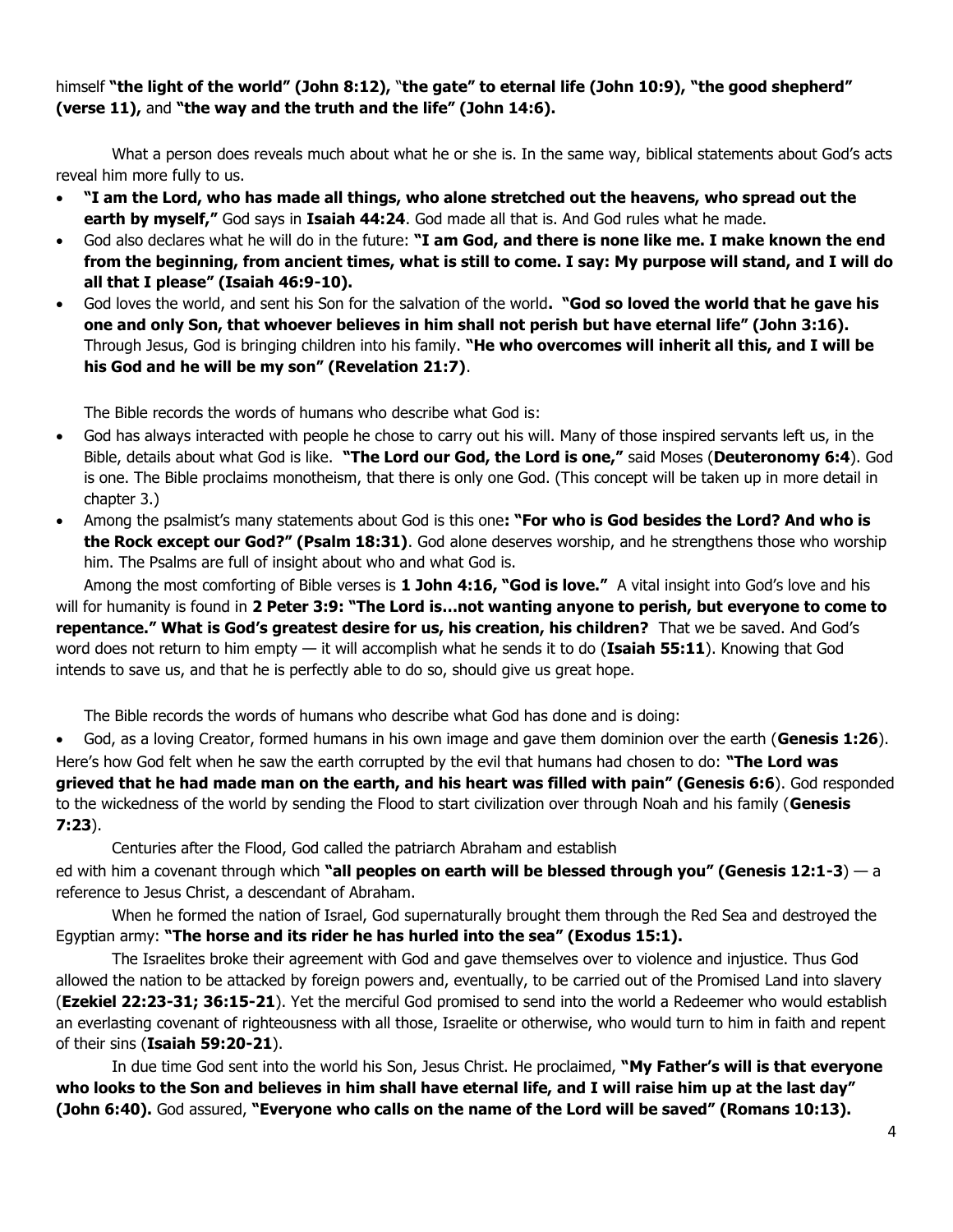Today, God empowers his church to preach the gospel of the **kingdom "in the whole world as a testimony to all nations" (Matthew 24:14).** On the Day of Pentecost following the resurrection of Jesus Christ, God sent the Holy Spirit to unite the church as Christ's Body and to empower the preaching of the gospel, the good news of what God is doing (**Acts 2:1-4**).

The Bible is a book about God and humanity's relationship to him. Its rich message invites us to a lifetime of study to learn more about God, including what he is, what he has done, what he does, and what he plans to do.

But we know only in part. We are unable to know all there is of God, but we are able to understand what he has revealed to us. The Bible shows us that God is:

- self-existing
- not restricted by time
- unbounded by place
- unlimited in power
- unlimited in knowledge
- transcendent (having his existence beyond the physical universe) immanent (involved with the universe)

God wants to make his home with us. When God does, our questions will begin to be more fully answered.

# **What is God?**

Suppose you are in a class in which a professor is trying to give the class a better understanding of God. She asks the students to close their eyes, relax and imagine God in their minds. "Think about what he must look like, what his throne would be like, how he would sound and what would be going on around him."

The students sit in their chairs, eyes shut, for a long time, each dreaming up a picture of God. "How are you doing?" the professor says. "Can you see God? Each of you by now must have some image. But do you know what?" – and then the professor shocks the class by exclaiming, "That's not God!"

"No!" the professor declares to the class. "That's not God! You cannot contain God in your mind! No human can have a full grasp of God, because God is God, and human beings are only physical, finite creatures! No image, no picture can do him justice."

Why is it hard to describe who and what God is? Because, as physical beings, our knowledge comes to us by way of our five senses – and human languages are designed in accordance with this knowledge. Our words, our grammar, our way of thinking, are all based on the physical world. But God is supernatural, eternal. He is infinite. He is invisible. We can still speak meaningfully about God, even though we are limited by our physical senses, but our words can never convey all that God is. We are limited in our languages.

#### **What is "the image of God"?**

**[Genesis 1:26](https://biblia.com/bible/niv/Gen%201.26)** quotes God as saying, **"Let us make man in our image, in our likeness, and let them rule over…all the creatures." Verse 27** tells us God followed through on his intent: **"So God created man in his own image, in the image of God he created him; male and female he created them." [Genesis 5:1](https://biblia.com/bible/niv/Gen%205.1)** adds, **"When God created man, he made him in the likeness of God."**

How are we to understand what God means when he tells us we are made in his image and likeness? God's creation of humans in his image and likeness, recorded in **[Genesis 1:26-27](https://biblia.com/bible/niv/Gen%201.26-27)**, may be linked with the dominion God gave humans over the earth. In a sense, we act for God on earth when we exercise responsible lordship over the creation. **"The context suggests that humanity is the image of God in the dominion it exercises over the rest of creation,"** notes Harper's Bible Commentary on **[Genesis 1:3-31](https://biblia.com/bible/niv/Gen%201.3-31)** (Harper & Row, 1988, page 87).

The book *ABC's of the Bible* adds:

*Before undertaking his supreme creation, God announced his intention to make man in his image and likeness. The Hebrew word for "image" usually refers to a statue (often used in the Old Testament for pagan idols), while a different word for "likeness" suggests a physical resemblance. Later generations interpreted the terms more generally, however. They thought of themselves as resembling God not in a physical sense, but in a spiritual sense by possessing… intelligence, and the capacity to make moral distinctions"* (Reader's Digest Association, 1991, page 16).

Insight into the image of God can also be gained from a consideration of the distinction between the material body and the immaterial spirit within humanity's own constitution. The *Baker Encyclopedia of the Bible* states: *Recent discussions have focused on the unity and integrity of man. Thus it is man as a physical-spiritual unity who is in the image of God as Spirit. This explains why the same words can be used both of God and man. God sees and hears as men do,*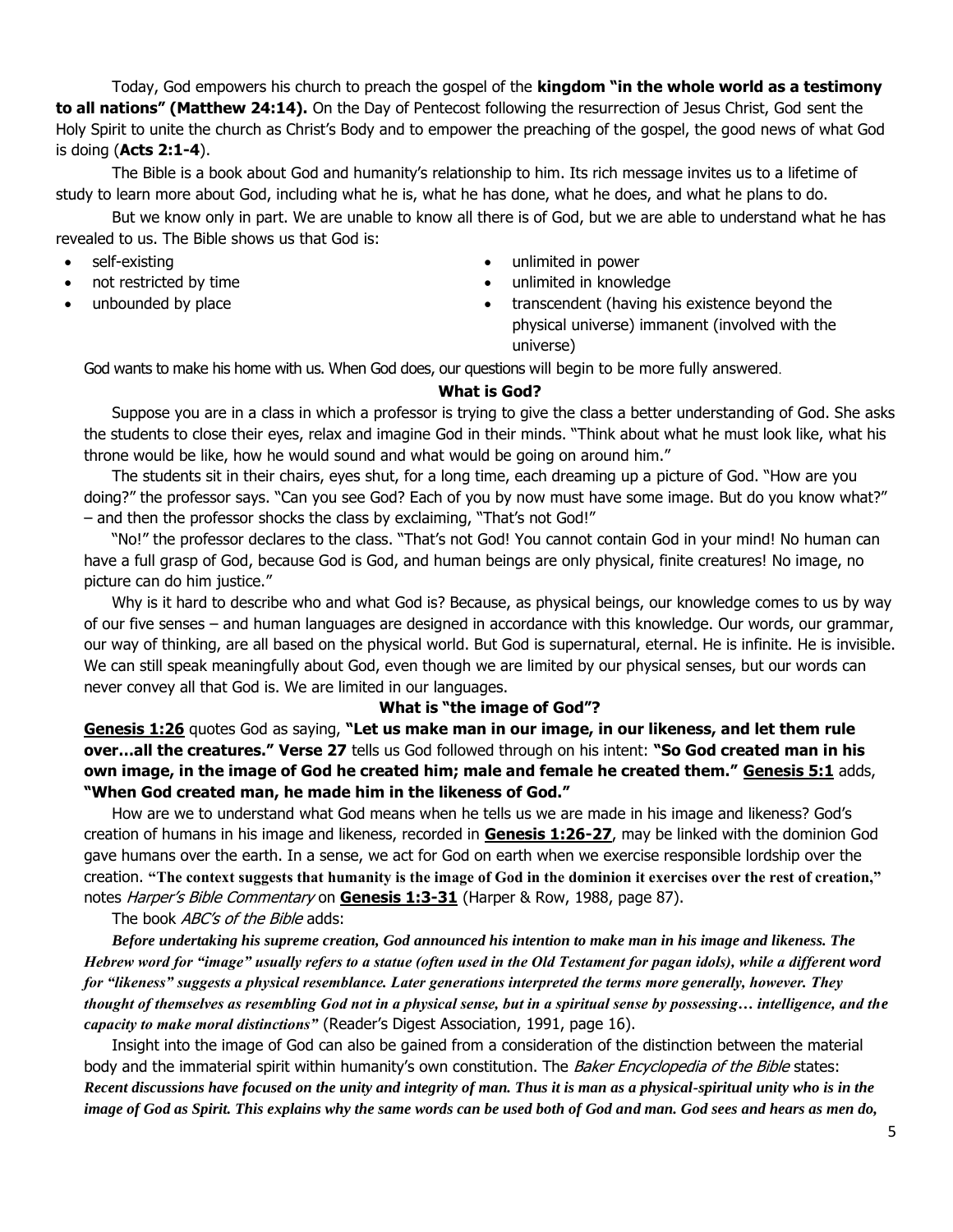*but men do so in a way appropriate to their constitution as physical-spiritual creatures (with ears and mouth) and God in a way appropriate to his nature as spiritual and uncreated.* (article "Image of God," Baker Book House, 1988, page 1018)

The image to which humans ultimately must conform is that of Jesus Christ. **[Romans 8:29](https://biblia.com/bible/niv/Rom%208.29)** tells us God desires that we "be conformed to the likeness of his Son"—Jesus Christ. ABC's of the Bible states, "The New Testament added to the notion that man was created in the image of God by proposing that Jesus was the sole embodiment of divine perfection" (page 16).

We are unique among earth's creatures in that God endowed us with rationality, free choice and moral responsibility. By creating us in his own image, God has given us the incomparable capacity to have a personal relationship with him.

## **Spiritual realities, human language**

God shows us facets of himself throughout creation. He has intervened many times in history. The Bible tells us much about him. He even manifested himself in various ways to various people in the Bible. Still, since God is spirit, his fullness cannot be seen or heard or touched or smelled. The Bible gives us truths about God by using words that physical beings in their physical realm can grasp. But those words are not capable of completely defining God.

The Bible describes God as a rock and a fortress (**[Psalm 8:2](https://biblia.com/bible/niv/Ps%208.2)**), as a stronghold and a shield (**[Psalm 144:2](https://biblia.com/bible/niv/Ps%20144.2)**) and as a consuming fire (**[Hebrews 12:29](https://biblia.com/bible/niv/Heb%2012.29)**). We realize that God is not any of these physical things in a literal sense. But these metaphors, based on what we as humans can observe and understand, reveal important truths about God. The Bible even attributes human form to God, revealing aspects of his character and his relationship with humans. This is called anthropomorphism "(*From Greek anthropos, 'human,' morphe, 'form') the attribution of a human quality to God, such as 'eyes,' 'hands,' or 'arms'"* (Westminster Dictionary of Theological Terms, p. 13).

Biblical passages describe God with:

- 
- 
- a face [\(Gen. 32:30;](https://biblia.com/bible/niv/Gen.%2032.30) [Ex. 33:23;](https://biblia.com/bible/niv/Exod.%2033.23) [Rev. 1:16\)](https://biblia.com/bible/niv/Rev.%201.16) shoulders [\(Isa. 9:6\)](https://biblia.com/bible/niv/Isa.%209.6)
- eyes and ears [\(Deut. 11:12;](https://biblia.com/bible/niv/Deut.%2011.12) [Ps. 34:15;](https://biblia.com/bible/niv/Ps.%2034.15) [Rev. 1:14\)](https://biblia.com/bible/niv/Rev.%201.14), a back [\(Ex. 33:23\)](https://biblia.com/bible/niv/Exod.%2033.23)
- a nose and nostrils [\(Gen. 8:21;](https://biblia.com/bible/niv/Gen.%208.21) [Ex. 15:8\)](https://biblia.com/bible/niv/Exod.%2015.8) a mouth [\(Matt. 4:4;](https://biblia.com/bible/niv/Matt.%204.4) [Rev. 1:16\)](https://biblia.com/bible/niv/Rev.%201.16)
- 
- a voice  $(Ps. 68:33; Rev. 1:15)$  $(Ps. 68:33; Rev. 1:15)$
- a body (**[Phil. 3:21\)](https://biblia.com/bible/niv/Phil.%203.21)** a tongue and breath [\(Isa. 30:27-28\)](https://biblia.com/bible/niv/Isa.%2030.27-28)
- a head and hair  $(Rev. 1:14)$  arms, hands and fingers  $(Ps. 44:2-3; 89:13; Heb.$  $(Ps. 44:2-3; 89:13; Heb.$  $(Ps. 44:2-3; 89:13; Heb.$ [1:3;](https://biblia.com/bible/niv/Heb.%201.3) [2 Chron. 18:18;](https://biblia.com/bible/niv/2%20Chron.%2018.18) [Ex. 31:18;](https://biblia.com/bible/niv/Exod.%2031.18) [Deut. 9:10;](https://biblia.com/bible/niv/Deut.%209.10) [Ps. 8:3;](https://biblia.com/bible/niv/Ps.%208.3) [Rev. 1:16\)](https://biblia.com/bible/niv/Rev.%201.16)
	-
	- a chest [\(Rev. 1:13\)](https://biblia.com/bible/niv/Rev.%201.13)
	-
	- $\bullet$  a waist (**Ezek. 1:27**)
- lips  $(3ob 11:5)$  and feet  $(Ps. 18:9; Rev. 1:15)$  $(Ps. 18:9; Rev. 1:15)$

# **Along About Midnight**

\_\_\_\_\_\_\_\_\_\_\_\_\_\_\_\_\_\_\_\_\_\_\_\_\_\_\_\_\_\_\_\_\_\_\_\_\_\_\_\_\_\_\_\_\_\_\_\_\_\_\_\_\_\_\_\_\_\_\_\_\_\_\_\_\_\_\_\_\_\_\_\_\_\_\_\_\_\_\_\_\_\_\_\_\_\_\_\_\_\_\_\_

(from [https://update.gci.org/\)](https://update.gci.org/)



Along about midnight, Paul and Silas were at prayer and singing a robust hymn to God. The other prisoners could not believe their ears. [Acts 16:25](https://biblia.com/bible/niv/Acts%2016.25)

Your faith is not yours alone. When you believe, it helps others believe. It helps me believe. This might be most true when the faith of the Lord Jesus Christ is on display in the face of personal adversity.

Paul and Silas were singing their praises at midnight to the astonishment of the other captives. These brothers of the faith had just been beaten with rods, the flesh had been torn on their backs, and if that wasn't enough, they had been publicly humiliated. The last thing you expect